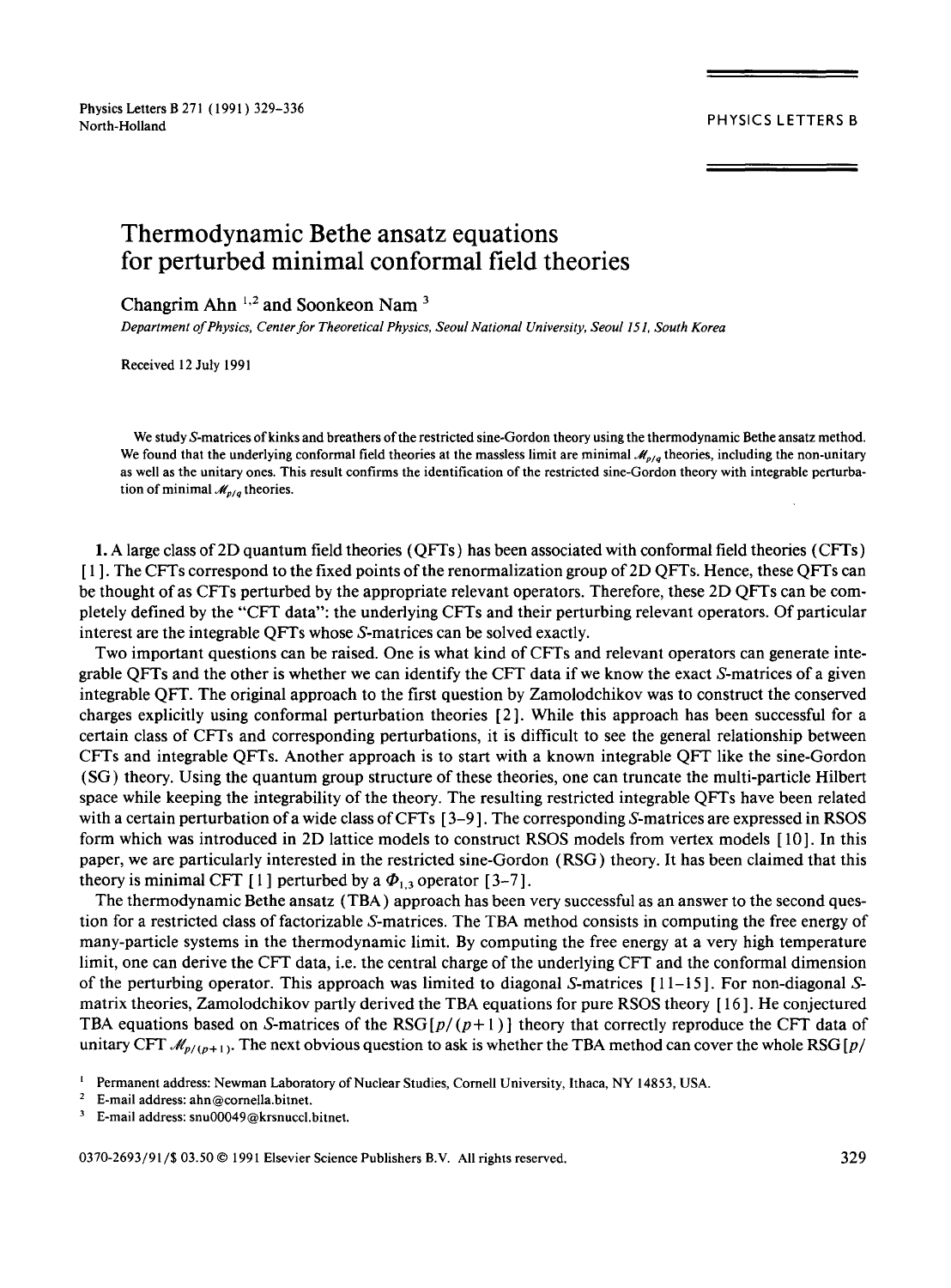Volume 271, number 3,4 PHYSICS LETTERS B 21 November 1991

q] theory, which is claimed to be the integrable perturbation of minimal CFT  $\mathcal{M}_{p/q}$  [7]. In this letter we address this question and show that we can derive TBA equations that reproduce the CFT data correctly.

2. The minimal CFT perturbed by the least relevant operator is claimed to be the RSG theory, obtained by truncating the SG multi-soliton Hilbert space. The action of the SG theory is

$$
\mathcal{G}_{SG} = \frac{1}{\beta^2} \int d^2x (\tfrac{1}{2} \partial_\mu \phi \, \partial^\mu \phi + m^2 \cos \phi) \; . \tag{1}
$$

The particle spectrum of the SG theory includes soliton (A), anti-soliton ( $\overline{A}$ ) and breathers ( $B_n$ ) which are bound states of A and  $\bar{A}$  with  $n = 1, 2, ... \le 8\pi/\gamma$ , where  $\gamma = (\beta^2/8\pi)/(1-\beta^2/8\pi)$ . Due to the integrability of the SG theory, the multi-particle S-matrices can be factorized into products of two-particle elastic S-matrices between  $A, \bar{A}, B_n$ . These two-particle S-matrices have been derived by solving the factorization (or Yang-Baxter) equations [17].

As is well known [3], the solution of the Yang-Baxter equations can be expressed in terms of the  $\Re$ -matrix of  $SL_q(2)$  for the SG theory. The quantum group  $SL_q(2)$  denotes the group  $SL(2)$  deformed by the parameter q. The deformation parameter is

$$
q = -\exp(-i8\pi^2/\gamma) = -\exp(-i\pi/P), \quad \text{with } P \equiv \gamma/8\pi \,.
$$

Therefore,  $(A, \overline{A})$  and the  $B_n$  form a spin- $\frac{1}{2}$  and singlet representations of  $SL_q(2)$ , respectively. This means that one can decompose the multi-soliton and anti-soliton Hilbert space of the SG theory into subspaces represented by higher spins:

$$
\mathscr{H} = \left| \frac{1}{2}, m_1 \right\rangle \otimes \left| \frac{1}{2}, m_2 \right\rangle \otimes \ldots \otimes \left| \frac{1}{2}, m_N \right\rangle = \sum_{J} |J, M \rangle \tag{3}
$$

In the  $|J, M\rangle$  basis the soliton and anti-soliton are replaced by kinks  $K_{ab}$  with  $|a-b| = \frac{1}{2}$ . The decomposed Hilbert space in eq. (3) can be truncated while preserving the integrability if q is a root of unity. The resulting Hilbert space which consists of subspaces with spin J satisfying  $0 \le J \le J_{\text{max}}$  defines the Hilbert space of the RSG theory. From eq. (2), if P is an irrational number, the RSG theory is equivalent to the SG theory because  $q$  is not a root of unity [5]. If P is a rational number  $(P = p/(q-p))$  with two coprime integers p, q  $(q > p)$ ),  $q^p = \pm 1$ and  $J_{\text{max}} = \frac{1}{2}p-1$ . The particle spectrum of the RSG theory is

Kinks: 
$$
K_{ab}
$$
,  $|a-b| = \frac{1}{2}$ ,  $a, b=0, \frac{1}{2}, ..., \frac{1}{2}p-1$ ,   
Breathers:  $B_n$ ,  $n=1, 2, ..., \le q/p-1$ . (4)

We refer to this theory as  $RSG[p/q]$ . This theory is claimed to be the  $\Phi_{1,3}$  perturbation of the minimal  $\mathcal{M}_{p/q}$  CFT.

The kink-kink S-matrices are expressed in terms of an RSOS form [10,7,6]. The S-matrices of the kinkbreather and breather-breather are the same as those of the SG soliton-breather and breather-breather [ 17 ] because the breathers are singlets of  $SL_q(2)$ . The complete S-matrices of the RSG theory, as functions of rapidity  $\theta$ , are summarized as follows:

$$
Kink-Kink: K_{da}+K_{ab}\rightarrow K_{dc}+K_{cb}
$$

$$
S_{dc}^{ab}(\theta) = \sigma(\theta) \left( \frac{\left[2a+1\right]\left[2c+1\right]}{\left[2d+1\right]\left[2b+1\right]} \right)^{-\theta/2\pi i} \left[ \delta_{ab} \sinh\left(\frac{\theta}{P}\right) \left( \frac{\left[2a+1\right]\left[2c+1\right]}{\left[2d+1\right]\left[2b+1\right]} \right)^{1/2} + \delta_{ac} \sinh\left(\frac{i\pi-\theta}{P}\right) \right],\tag{5a}
$$

Kink-Breather:  $K_{ab} + B_n \rightarrow B_n + K_{ab}$ ,

$$
S^{(n)}(\theta) = \frac{\sinh \theta + i \cos \left[\frac{1}{2} (n\pi P)\right]}{\sinh \theta - i \cos \left[\frac{1}{2} (n\pi P)\right]} \prod_{l=1}^{n-1} \frac{\sin^2 \left[\frac{1}{4} (n-2l)\pi P - \frac{1}{4} \pi + \frac{1}{2} \mathrm{i} \theta\right]}{\sin^2 \left[\frac{1}{4} (n-2l)\pi P - \frac{1}{4} \pi - \frac{1}{2} \mathrm{i} \theta\right]},\tag{5b}
$$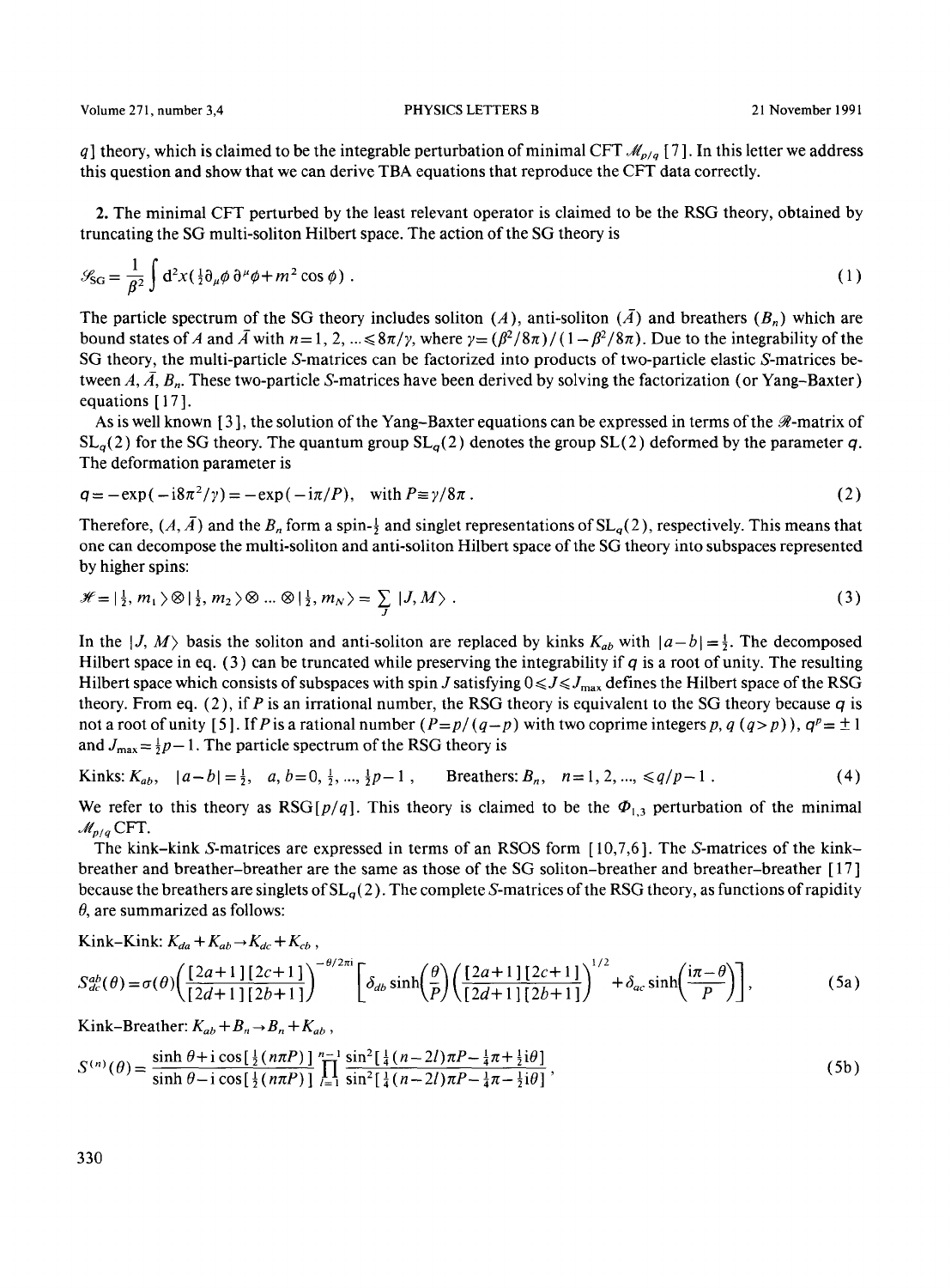Breather-Breather:  $B_n + B_m \rightarrow B_m + B_n$ ,

$$
S^{(n,m)}(\theta) = \frac{\sinh \theta + i \sin[\frac{1}{2}(n+m)\pi P]}{\sinh \theta - i \sin[\frac{1}{2}(n+m)\pi P]} \frac{\sinh \theta + i \sin[\frac{1}{2}(n-m)\pi P]}{\sinh \theta - i \sin[\frac{1}{2}(n-m)\pi P]}
$$
  
 
$$
\times \prod_{i=1}^{\min(m,n)-1} \frac{\sin^2[\frac{1}{4}(m-n-2i)\pi P + \frac{1}{2}i\theta] \cos^2[\frac{1}{4}(m+n-2i)\pi P + \frac{1}{2}i\theta]}{\sin^2[\frac{1}{4}(m-n-2i)\pi P - \frac{1}{2}i\theta] \cos^2[\frac{1}{4}(m+n-2i)\pi P - \frac{1}{2}i\theta]},
$$
 (5c)

where the q-number [n] is given by  $[n] = (q^n - q^{-n})/(q - q^{-1})$  and the prefactor  $\sigma(\theta)$  satisfies from unitary and crossing symmetry

$$
\sigma(\theta) = \sigma(i\pi - \theta), \quad \sigma(\theta)\sigma(-\theta) = (2\cos 2\pi/P - 2\cosh 2\theta/P)^{-1}.
$$
\n(6)

The RSOS kink-kink S-matrices satisfy unitarity only when the parameter P has the following values [ 7 ]:

$$
P = \frac{N}{Nl+1} \quad \text{for } N = 2, 3, \dots, \quad \text{or } P = \frac{3}{3l+2} \quad \text{where } l = 0, 1, \dots.
$$
 (7)

Therefore, we concentrate only on these values of P. From eq. (4), the number of kinks is  $N-2$  and that of breathers is l. In particular, if  $l=0$ , only kinks are left in the spectrum and the S-matrices in eq. (5) reduce to the pure RSOS S-matrices derived in ref. [6]. On the other hand, if  $N=2$ , there is no kink in the spectrum but breathers are. The corresponding S-matrices are exactly the same as those derived from the factorization equation along with the bootstrap ansatz [ 18 ].

This RSG theory is claimed to be the following perturbation of BPZ minimal models [ 1 ]:

$$
\mathcal{G}_{p/q} = \mathcal{M}_{p/q} + \int dz^2 \, \Phi_{1,3}(z, \bar{z}) \,. \tag{8}
$$

The central charge and the lowest dimension of the primary fields are

$$
c = 1 - \frac{6(p - q)^2}{pq}, \quad A_{\min} = \frac{1 - (q - p)^2}{4pq}.
$$
\n(9)

This identification of RSG  $[p/q]$  theory with  $\mathcal{S}_{p/q}$  is justified by considering the ultraviolet limit of the Green functions of the RSG theory [7]. For the case of no breathers  $(l=0)$ , the RSG  $[p/(p+1)]$  theory has been claimed to be a perturbed unitary CFT by comparing the topological charges of the primary fields with the allowed spins of the RSOS theory [ 3,6].

3. To formulate the thermodynamic Bethe ansatz (TBA) for the RSG *[p/q* ] theory, we consider a state vector of N kinks of mass  $m(N \text{ even for simplicity})$  and  $N_{\text{b}}$  breathers  ${B_n}$  of mass  $m_n$  (n=1, ..., l) in a periodic box of length L:

$$
|\Psi_{a_1,a_2,...}^{n_1,n_2,...}(\{\beta_i\},\{\theta_j\})\rangle \equiv |K_{a_1a_2}(\beta_1)K_{a_2a_3}(\beta_2) ... B_{n1}(\theta_1)B_{n2}(\theta_2) ... \rangle. \tag{10}
$$

When the exchange two adjacent particles, the state vector is multiplied by the corresponding S-matrix. For  $L \gg R_c$  ( $R_c$  is the Compton wavelength of the particles), if we taken one particle and exchange with all the other particles, we obtain the periodicity condition of the state vector:

$$
\exp\left(imL\sinh\beta_{k}\right) \sum_{a'_{1},\dots} S^{a'_{1},a'_{2},\dots}_{a_{1},a_{2},\dots}(\beta_{1},\beta_{2},\dots)\prod_{j=1}^{N_{b}} S^{(n_{j})}(\theta_{j}-\beta_{k})|\Psi^{n_{1},n_{2},\dots}_{a'_{1},a'_{2},\dots}(\{\beta_{i}\},\{\theta_{j}\})\rangle = |\Psi^{n_{1},n_{2},\dots}_{a_{1},a_{2},\dots}(\{\beta_{i}\},\{\theta_{j}\})\rangle,
$$
  
\n
$$
\exp\left(im_{n_{k}}L\sinh\theta_{k}\right) \prod_{i,j\neq k} S^{(n_{i},n_{k})}(\theta_{k}-\theta_{i})\prod_{j=1}^{N} S^{(n_{k})}(\theta_{k}-\beta_{j})|\Psi^{n_{1},n_{2},\dots}_{a_{1},a'_{2},\dots}(\{\beta_{i}\},\{\theta_{j}\})\rangle = |\Psi^{n_{1},n_{2},\dots}_{a_{1},a_{2},\dots}(\{\beta_{i}\},\{\theta_{j}\})\rangle. (11)
$$

The first equation in eq. (11) is expressed in terms of elements of the RSOS transfer matrix and we need to

331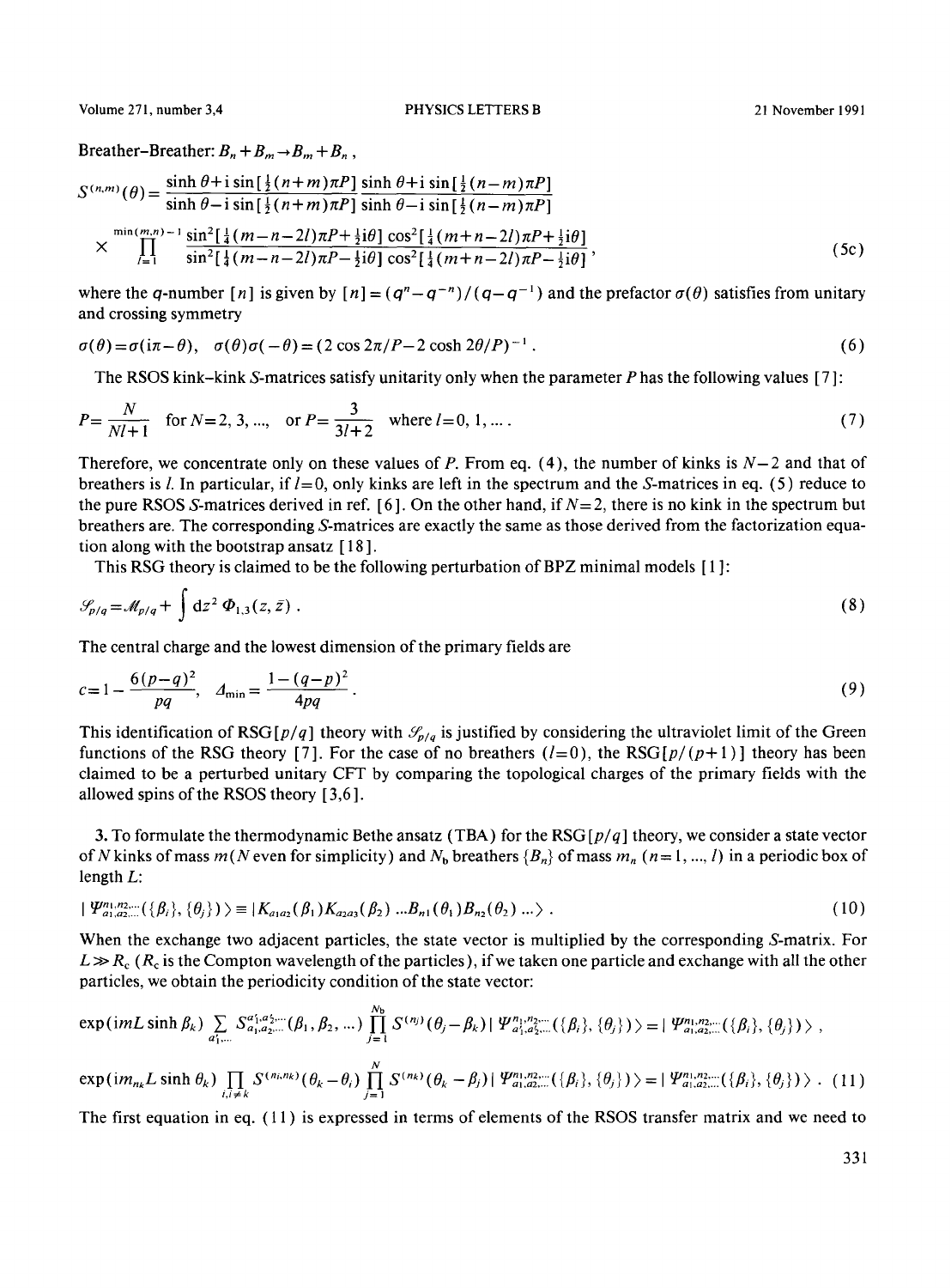Volume 271, number 3,4 PHYSICS LETTERS B 21 November 1991

diagonalize it. If we call the eigenvalue of the RSOS transfer matrix  $A(\beta_k|\beta_1, ..., \beta_N)$ , eq. (11) reduces to

$$
\exp\left(imL\sinh\beta_{k}\right)A(\beta_{k}|\beta_{1},...,\beta_{N})\prod_{j=1}^{N_{b}}S^{(n_{j})}(\theta_{j}-\beta_{k})=1,
$$
  
\n
$$
\exp\left(im_{nk}L\sinh\theta_{k}\right)\prod_{i,j\neq k}S^{(n_{i},n_{k})}(\theta_{k}-\theta_{i})\prod_{j=1}^{N}S^{(n_{k})}(\theta_{k}-\beta_{j})=1.
$$
\n(12)

The explicit expression of the eigenvalues of the RSOS transfer matrix is given in refs. [ 19,16 ]. In eq. (12), the S-matrices given in eq. (5) are diagonal; it is straightforward to write down the TBA equations except for the RSOS sector. For the RSOS sector, Zamolodchikov analyzed  $(RSOS)_3$  (two kinks, no breather) and conjectured the TBA equation for a general number of kinks [ 16 ]. What we notice here is that if the number of the breathers is even, the deformation parameter q is independent of l as one can see in eq. (2). This simplifies the derivation of the TBA equations for two kinks and an even number of breathers.

Since  $P=4/M$  ( $M=4l+1$  with *l* even) in eq. (2),  $q=-\exp(-\frac{1}{4}i\pi)$ , the RSOS transfer matrix has the following simple form:

$$
A(\beta_k | \{\beta_i\}) = \text{const.} \cdot \exp\left(-i\frac{\ln 2}{2\pi} \sum_{i=1}^{N/2} (\beta_{2i-1} - \beta_{2i})\right) \prod_{i=1}^N \sigma(\beta_k - \beta_i) \prod_{i=1}^{N/2} \sinh\left[\frac{1}{2}M(\beta_k - x_i)\right],
$$
 (13)

where the positions of the zeroes of  $A(\beta_k)$ , the  $x_i$ , are determined by the following constraint equation:

$$
\prod_{k=1}^{N} \frac{\sinh\left[\frac{1}{2}M(y_i - \beta_k) + \frac{1}{4}\mathrm{i}\pi\right]}{\sinh\left[\frac{1}{2}M(y_i - \beta_k) - \frac{1}{4}\mathrm{i}\pi\right]} = \pm 1\,,\tag{14}
$$

in terms of real numbers  $y_i = x_i + \frac{1}{2}i\pi$  [16,19].

In the thermodynamic limit  $(N, L \to \infty)$ , we introduce the rapidity densities of the kinks and breathers  $\rho(\beta)$ ,  $\rho^{(n)}(\theta)$ . For each of these we introduce the actual densities  $\rho_1(\beta)$ ,  $\rho_1^{(n)}(\theta)$ . Furthermore we have to introduce also the densities of the eigenvalue zeroes  $P_+(y)$ . The joint density  $P(y) = P_+(y) + P_-(y)$  is the density of the solutions to eq.  $(14)$ .

From eqs.  $(12)$ ,  $(14)$ , we derive the relation between these densities,

$$
2\pi \rho(\beta) = mL \cosh \beta + [\phi_{\sigma} * \rho_1](\beta) + \frac{1}{2}M[\phi_i * (P_+ - P_-)](\beta) + \sum_{n=1}^l [\Phi_n * \rho_1^{(n)}](\beta) ,
$$

$$
2\pi P(y) = M[\phi_i * \rho_1](y) ,
$$
  
\n
$$
2\pi \rho^{(n)}(\theta) = m_n L \cosh \theta + \sum_{m=1}^{l} [\Phi_{nm} * \rho^{(m)}](\theta) + [\Phi_n * \rho_1](\theta) ,
$$
\n(15)

where

$$
\phi_{l}(\theta) = 1/\cosh(M\theta), \quad \phi_{\sigma}(\beta) = \frac{1}{i} \frac{d}{d\beta} \log \sigma(\beta),
$$
\n
$$
\Phi_{nm}(\theta) = \frac{1}{i} \frac{d}{d\theta} \log S^{(n,m)}(\theta), \quad \Phi_{n}(\theta) = \frac{1}{i} \frac{d}{d\theta} \log S^{(n)}(\theta).
$$
\n(16)

The star denotes the rapidity convolution  $[\phi * f](\theta) = \int_{-\infty}^{\infty} \phi(\theta - \theta') f(\theta') d\theta'$ .

Following the standard procedure of minimizing the free energy  $f(R)$  ( $R =$  inverse temperature) [11-14], we obtain TBA equations in terms of the following pseudo-energies  $\varepsilon$ ,  $E$ ,  $\varepsilon_n$ :

$$
\frac{\rho_1}{\rho} = \frac{e^{-\varepsilon}}{1 + e^{-\varepsilon}}, \quad \frac{P_+}{P} = \frac{e^{-E}}{1 + e^{-E}}, \quad \frac{\rho_1^{(n)}}{\rho^{(n)}} = \frac{e^{-\varepsilon_n}}{1 + e^{-\varepsilon_n}}.
$$
\n(17)

332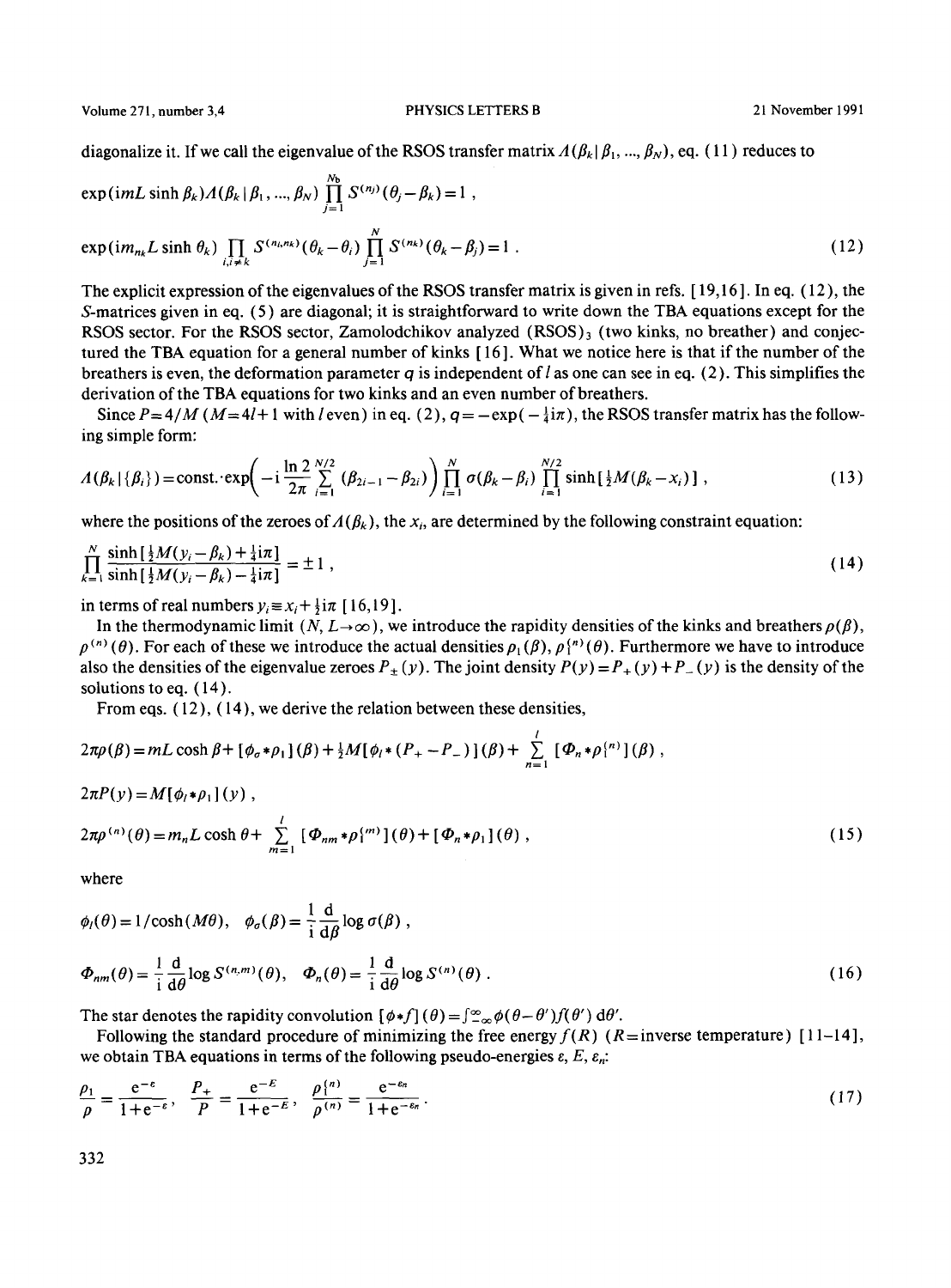Volume 271, number 3,4 PHYSICS LETTERS B

The TBA equations are

$$
Rm \cosh \beta = \theta(\beta) + \frac{1}{2\pi} \left[ (\phi_{\sigma} - [\phi_l * \phi_l]) * \ln(1 + e^{-\epsilon}) \right](\beta)
$$
  
+ 
$$
\frac{M}{2\pi} [\phi_l * \ln(1 + e^{-E})](\beta) + \frac{1}{2\pi} \sum_{n=1}^{l} [\Phi_n * \ln(1 + e^{-\epsilon_n})](\beta),
$$
  

$$
0 = E(y) + \frac{M}{2\pi} [\phi_l * \ln(1 + e^{-\epsilon})](y),
$$
  

$$
Rm_n \cosh \theta = \varepsilon_n(\theta) + \frac{1}{2\pi} [\Phi_n * \ln(1 + e^{-\epsilon})](\theta) + \frac{1}{2\pi} \sum_{m} [\Phi_{nm} * \ln(1 + e^{-\epsilon_m})](\theta).
$$
 (18)

In terms of these pseudo-energies, the ground state energy is

$$
E(R) = \frac{mR}{\pi} \int_{0}^{\infty} d\beta \cosh \beta \ln(1 + e^{-\varepsilon(\beta)}) + \sum_{n=1}^{l} \frac{m_n R}{\pi} \int_{0}^{\infty} d\theta \cosh \theta \ln(1 + e^{-\varepsilon_n(\theta)})
$$
 (19)

Performing the standard procedure to evaluate  $E(R)$  in terms of the solutions of the TBA equations (18) in the high temperature limit  $(R\rightarrow 0)$  [11-14], we get  $\sim$ 

$$
E(R) \sim -\frac{1}{4\pi R} \left[ \int_{\epsilon(0)}^{\infty} d\varepsilon \left( \ln(1 + e^{-\varepsilon}) + \frac{\varepsilon e^{-\varepsilon}}{1 + e^{-\varepsilon}} \right) + \int_{\epsilon(0)}^{\epsilon_0} dE \left( \ln(1 + e^{-\varepsilon}) + \frac{E e^{-\varepsilon}}{1 + e^{-\varepsilon}} \right) + \int_{n=1}^{\epsilon_n(\infty)} d\varepsilon_n \left( \ln(1 + e^{-\varepsilon_n}) + \frac{\varepsilon_n e^{-\varepsilon_n}}{1 + e^{-\varepsilon_n}} \right) \right].
$$
 (20)

The pseudo-energies become constant in the region  $|\theta| \ll -\ln(mR)$  and can be replaced by the values at  $\theta = 0$ .

Then the TBA equations become pure algebraic equations for the constants  $x=e^{-\varepsilon(0)}$ ,  $w=e^{-E(0)}$ , and  $z_n = e^{-\varepsilon_n(0)}$ .

$$
x = (1+x)^{v} (1+w)^{1/2} \prod_{n=1}^{l} (1+z_n)^{v_n}, \quad w = (1+x)^{1/2}, \quad z_n = (1+x)^{v_n} \prod_{m=1}^{l} (1+z_m)^{v_{nm}}.
$$
 (21)

From eq. (18), the first exponent  $\mathcal N$  is

$$
\mathcal{N} = \int_{-\infty}^{\infty} \frac{d\theta}{2\pi} \{ \phi_{\sigma}(\theta) - [\phi_{l} * \phi_{l}](\theta) \} .
$$
 (22)

Using eq. (6) and the relation [20]

$$
\ln \sigma(\theta) = \int_{-\infty}^{\infty} \frac{\mathrm{d}z}{\sinh(z-\theta)} \ln [\sigma(z)\sigma(-z)], \qquad (23)
$$

we find  $\mathcal{N} = -\frac{1}{2}l$ . The other exponents  $\mathcal{N}_n$ ,  $\mathcal{N}_{n,m}$  can be evaluated directly from eq. (5) to be

$$
\mathcal{N}_n = -n, \quad \mathcal{N}_{n,m} = [\mathcal{I}(2-\mathcal{I})^{-1}]_{n,m}, \tag{24}
$$

where  $\Im$  is the generalized incidence matrix of  $A_1^{(2)}$  in the same way as the TBA equations with breathers only [14].

From eq. (18), as the rapidities go to infinite,  $\varepsilon(\infty)$  and  $\varepsilon_n(\infty)$  become infinite because of the mass terms. For the TBA equations without a driving term (mass term) like the second one in eq. (18), the pseudo-energies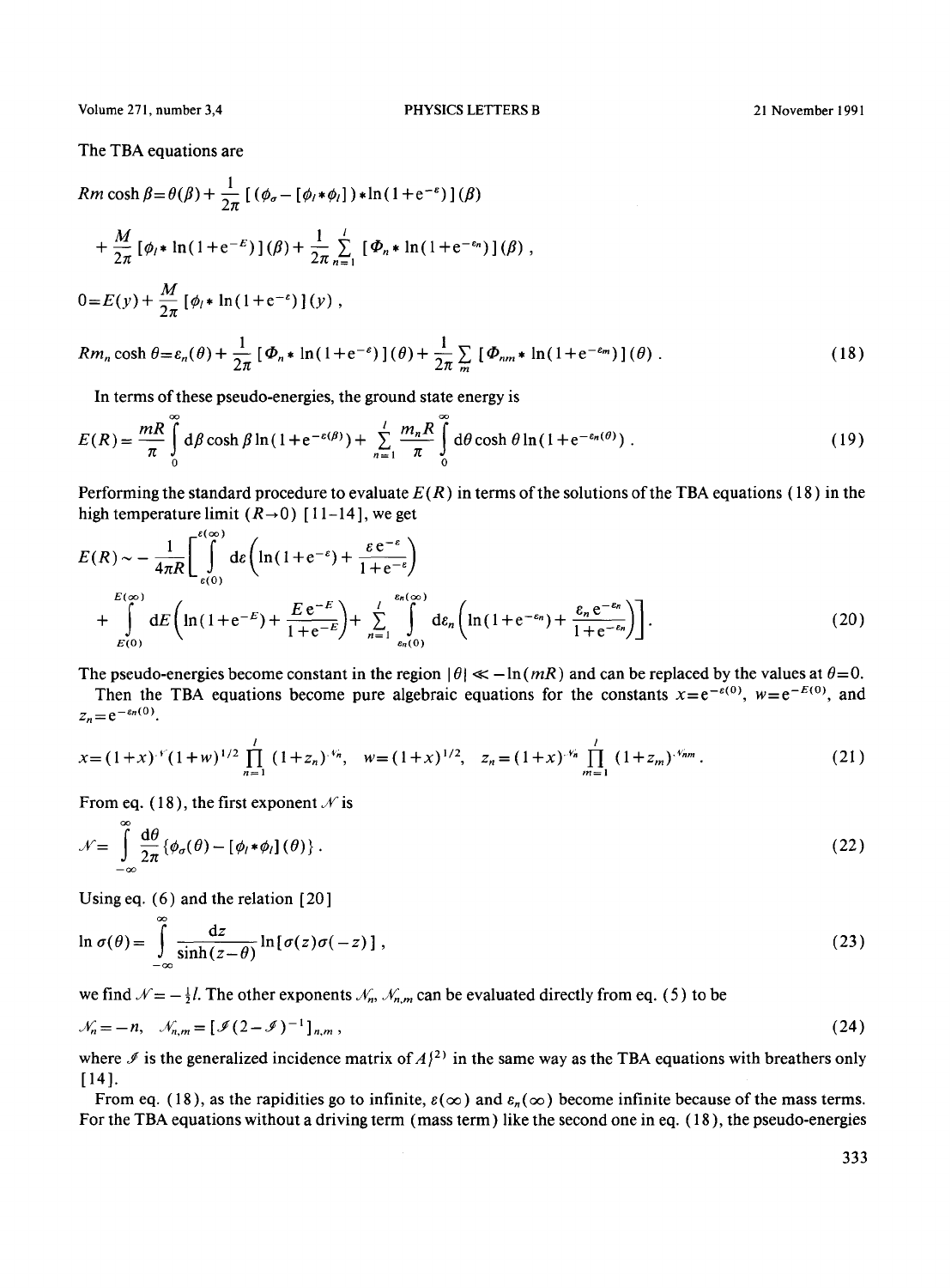Volume 271, number 3,4 PHYSICS LETTERS B 21 November 1991

like E do not diverge. For the above case,  $E(\infty) = 0$  ( $y = exp[-E(\infty)] = 1$ ). Using the Rogers dilogarithmic function

$$
\mathcal{L}(x) = \frac{1}{2} \int_{0}^{x} dt \left( \frac{\ln(1-t)}{t} + \frac{\ln t}{1-t} \right),\tag{25}
$$

we can evaluate  $E(R)$  with the solutions of the TBA equations. Using eqs. (7), (9) and  $E(R) \sim$  $-2\pi/R(\frac{1}{12}c-A_{\text{min}}-\bar{A}_{\text{min}})$  [21], one can derive the following condition to be satisfied if TBA should work for two kinks and an even number  $(l)$  of breathers:

$$
\frac{1}{12} - \frac{1}{8(4l+1)} = \frac{1}{2\pi^2} \left\{ \mathcal{L} \left( \frac{x}{1+x} \right) + \left[ \mathcal{L} \left( \frac{w}{1+w} \right) - \mathcal{L} \left( \frac{y}{1+y} \right) \right] + \sum_{n=1}^{l} \mathcal{L} \left( \frac{z_n}{1+z_n} \right) \right\}.
$$
 (26)

We solved eq. (21) using Mathematica<sup>TM</sup> and checked eq. (26) for a large enough number of  $\ell$ 's so that we can conclude that the TBA gives the correct answer; the RSG theory reproduces the correct CFT data of perturbed minimal CFTs  $\mathcal{M}_{4/(4/5)}$ . We show numerical results in the first three rows of table 1.

It is possible to generalize the above analysis for any number of kinks. Apart from a difficulty in evaluating

|--|--|

| $\cal N$                | I              | Solutions of eq. (27)                                                                                                                                | $\frac{1}{12}c - 24$ <sub>min</sub> |
|-------------------------|----------------|------------------------------------------------------------------------------------------------------------------------------------------------------|-------------------------------------|
| 4                       | $\overline{2}$ | $x = 0.540263$<br>$w_2$ = 1.24107<br>$z_1 = 0.360892$ , $z_2 = 0.149747$                                                                             | $rac{23}{312}$                      |
| $\overline{\mathbf{4}}$ | 4              | $x=0.321259$<br>$w_2$ = 1.14946<br>$z_1 = 0.343508$ , $z_2 = 0.133784$ , $z_3 = 0.0752709$ , $z_4 = 0.0504372$                                       | $\frac{13}{168}$                    |
| $\overline{\bf 4}$      | 6              | $x=0.228285$<br>$w_2$ = 1.10828<br>$z_1 = 0.338677$ , $z_2 = 0.12952$ , $z_3 = 0.071017$ , $z_4 = 0.046006$<br>$z_5 = 0.0329726$ , $z_6 = 0.0253451$ | $\frac{17}{232}$                    |
| 5                       | $\overline{2}$ | $x=0.619914$<br>$w_2$ = 2.11652, $w_3$ = 1.76537<br>$z_1 = 0.351153$ , $z_2 = 0.140652$                                                              | $\frac{31}{390}$                    |
| 5                       | 4              | $x=0.362677$<br>$w_2$ = 1.9214, $w_3$ = 1.70921<br>$z_1 = 0.339933$ , $z_2 = 0.130642$ , $z_3 = 0.0721279$ , $z_4 = 0.0471472$                       | $\frac{37}{480}$                    |
| 6                       | $\overline{2}$ | $x=0.665401$<br>$w_2$ = 2.70218, $w_3$ = 3.3844, $w_4$ = 2.0939<br>$z_1 = 0.345824$ , $z_2 = 0.135839$                                               | $\frac{3}{38}$                      |
| 6                       | 4              | $x = 0.385662$<br>$w_2 = 2.42247$ , $w_3 = 3.23507$ , $w_4 = 2.05793$<br>$z_1 = 0.337967$ , $z_2 = 0.128937$ , $z_3 = 0.0704515$ , $z_4 = 0.0454328$ | $\frac{5}{62}$                      |
| 7                       | 2              | $x=0.693756$<br>$w_2 = 3.10099$ , $w_3 = 4.67739$ , $w_4 = 4.33481$ , $w_5 = 2.30972$<br>$z_1 = 0.342581, z_2 = 0.132967$                            | $\frac{37}{462}$                    |
| 8                       | 2              | $x=0.712635$<br>$w_2 = 3.381$ , $w_3 = 5.67459$ , $w_4 = 6.35014$ , $w_5 = 5.04146$<br>$w_6 = 2.45794$<br>$z_1 = 0.340472$ , $z_2 = 0.131121$        | $\frac{97}{1200}$                   |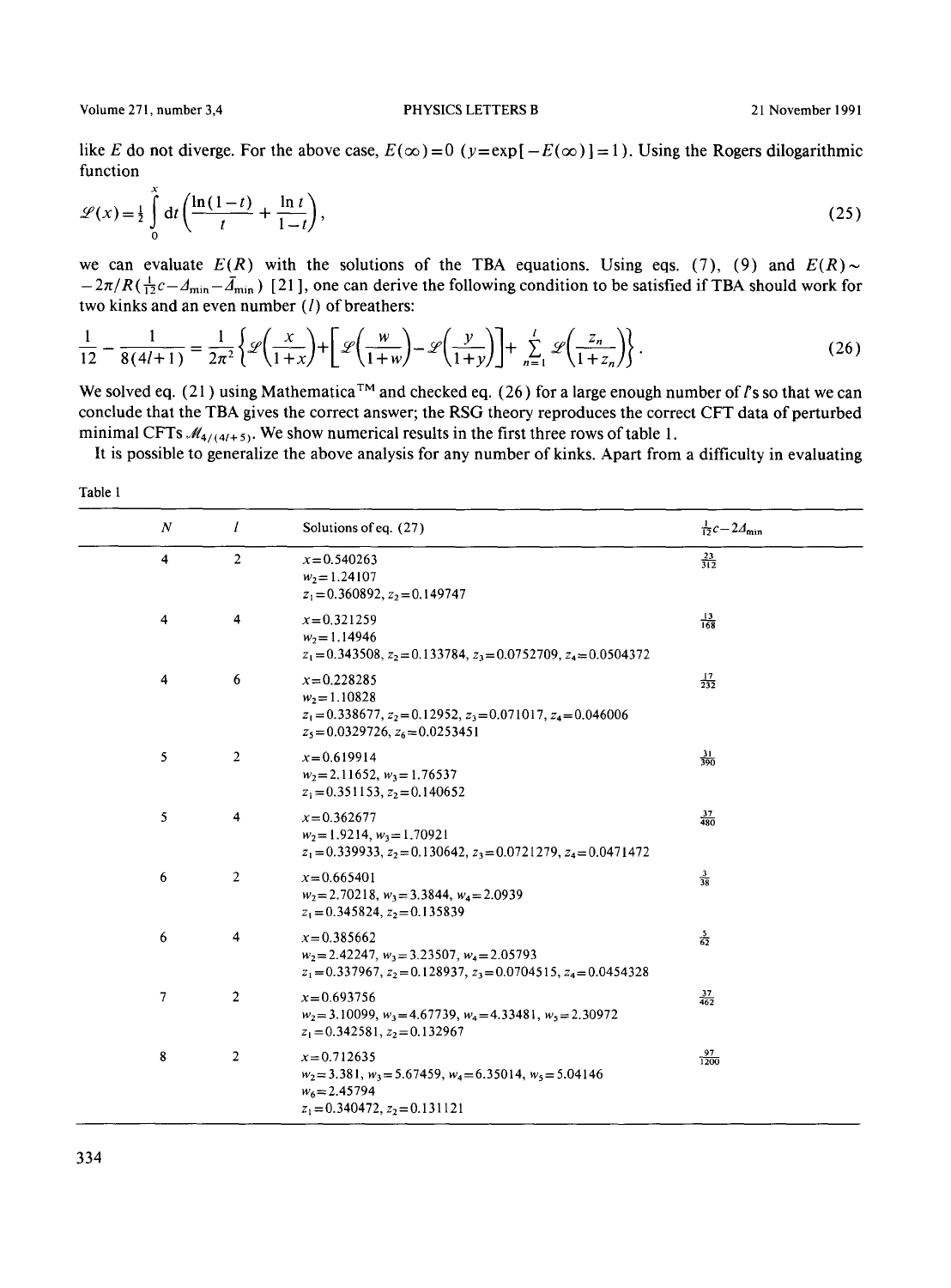the eigenvalues of the RSOS transfer matrix, the derivation of the TBA equations is almost the same as before. If the number of kinks increases, the RSOS sector should contain more "pseudo-particles" which act as massless particles because contraint equations like (14) have more solutions which have different imaginary components for the same real part [ 19 ]. This leads to the conjecture given in ref. [ 16 ] that the exponents in kink-kink parts of the TBA equations are given by an  $A_{N-2}$  incidence matrix. This conjecture must be equally valid for our case because the quantum group structures of the two cases are exactly the same provided the number of species of breathers is even. The only difference is the exponent  $\mathcal N$  which is 0 for the case of no breather [16]. For the more general case,  $\mathcal{N} = -\frac{1}{2}l$  as we showed in eq. (22)  $(\phi_i(\theta) = 1/\cosh(4\theta/P))$ .

Including the pseudo-energies  $E_a$  of the "pseudo-particles" ( $w_a = e^{-E_a(0)}$ ), the most general equations for the pseudo-energies at zero rapidity are given by

$$
x = (1+x)^{-1/2} \prod_{a=2}^{N-2} (1+w_a)^{L+a/2} \prod_{n=1}^{l} (1+z_n)^{v_n}, \qquad w_a = (1+x)^{L+a/2} \prod_{b=2}^{N-2} (1+w_b)^{Lab/2}, \quad a=2,3,...,
$$
  

$$
z_n = (1+x)^{v_n} \prod_{m=1}^{l} (1+z_m)^{v_{nm}}, \qquad (27)
$$

where  $L_{ab}$  are the elements of the  $A_{N-2}$  incidence matrix, and at infinite rapidity  $y_a = e^{-E_a(\infty)}$  should satisfy

$$
y_a = \prod_{b=2}^{N-3} (1 + y_b)^{L_{ab}/2}, \quad a = 2, 3, ..., N-3,
$$
 (28)

in terms of the reduced incidence matrix of  $A_{N-3}$ ,  $\bar{L}_{ab}$ . Eq. (26) is changed to

$$
\frac{1}{12} - \frac{1}{N(Nl + N + 1)} = \frac{1}{2\pi^2} \bigg[ \mathcal{L} \bigg( \frac{x}{1+x} \bigg) + \sum_{a=2}^{N-2} \mathcal{L} \bigg( \frac{w_a}{1+w_a} \bigg) - \sum_{a=2}^{N-3} \mathcal{L} \bigg( \frac{y_a}{1+y_a} \bigg) + \sum_{n=1}^{l} \mathcal{L} \bigg( \frac{z_n}{1+z_n} \bigg) \bigg].
$$
 (29)

We have checked eq. (29) using Mathematica<sup>TM</sup> for several cases (see table 1 for numerical results). While the solutions of eq. (27) are not simple numbers, it is remarkable that the sums of the Rogers dilogarithmic functions reproduce the rational values of the left-hand side of eq. (29) correctly. This may mean that there exists a new kind of sum rules. This concludes that minimal CFT  $M_{p/q}$  ( $p=N$ ,  $q=Nl+N+1$ , *l* even) perturbed by  $\Phi_{1,3}$ is the RSG  $\lceil p/q \rceil$  theory that has  $N-2$  kinks and *l* breathers in the spectrum.

We would like to thank Professor Doochul Kim and Dr. Kong-Ju-Bock Lee for helpful discussions and C.A. thanks Professor H.S. Song for hospitality at CTP where this work has been done.

## **References**

- [ 1 ] A.A. Belavin, A.M. Polyakov and A.B. Zamolodchikov, Nucl. Phys. B 241 (1984) 333.
- [2 ] A.B. Zamolodchikov, Intern. J. Mod. Phys. A 4 ( 1989 ) 4235.
- [3] A. LeClair, Phys. Lett. B 230 (1989) 103.
- [ 4 ] F. Smirnov, Intern. J. Mod. Phys. A 4 (1989) 4213.
- [5] T. Eguchi and S.K. Yang, Phys. Lett. B 224 (1989) 373.
- [6] D. Bernard and A. LeClair, Phys. Lett. B 247 (1990) 309.
- [7] N. Yu Reshetikhin and F. Smirnov, Commun. Math. Phys, 131 (1990) 157.
- [8] C. Ahn, D. Bernard and A. LeClair, Nucl. Phys. B 336 (1990) 409.
- [9] C. Ahn, Nucl. Phys. B 354 (1991) 57.
- [ 10] G.E. Andrew, R.J. Baxter and P.J. Forrester, J. Stat. Phys. 35 (1984) 193.
- [ 11 ] AI.B. Zamolodchikov, Nucl. Phys. B 342 (1990) 695.
- [12] M.J. Martins, Phys. Lett. B 240 (1990) 404.
- [ 13] P. Christe and M.J. Martins, Mod. Phys. Lett. A 5 (1990) 2189.
- [ 14] T. Klassen and E. Melzer, Nucl. Phys. B 338 (1990) 485; B 350 ( 1991 ) 635.